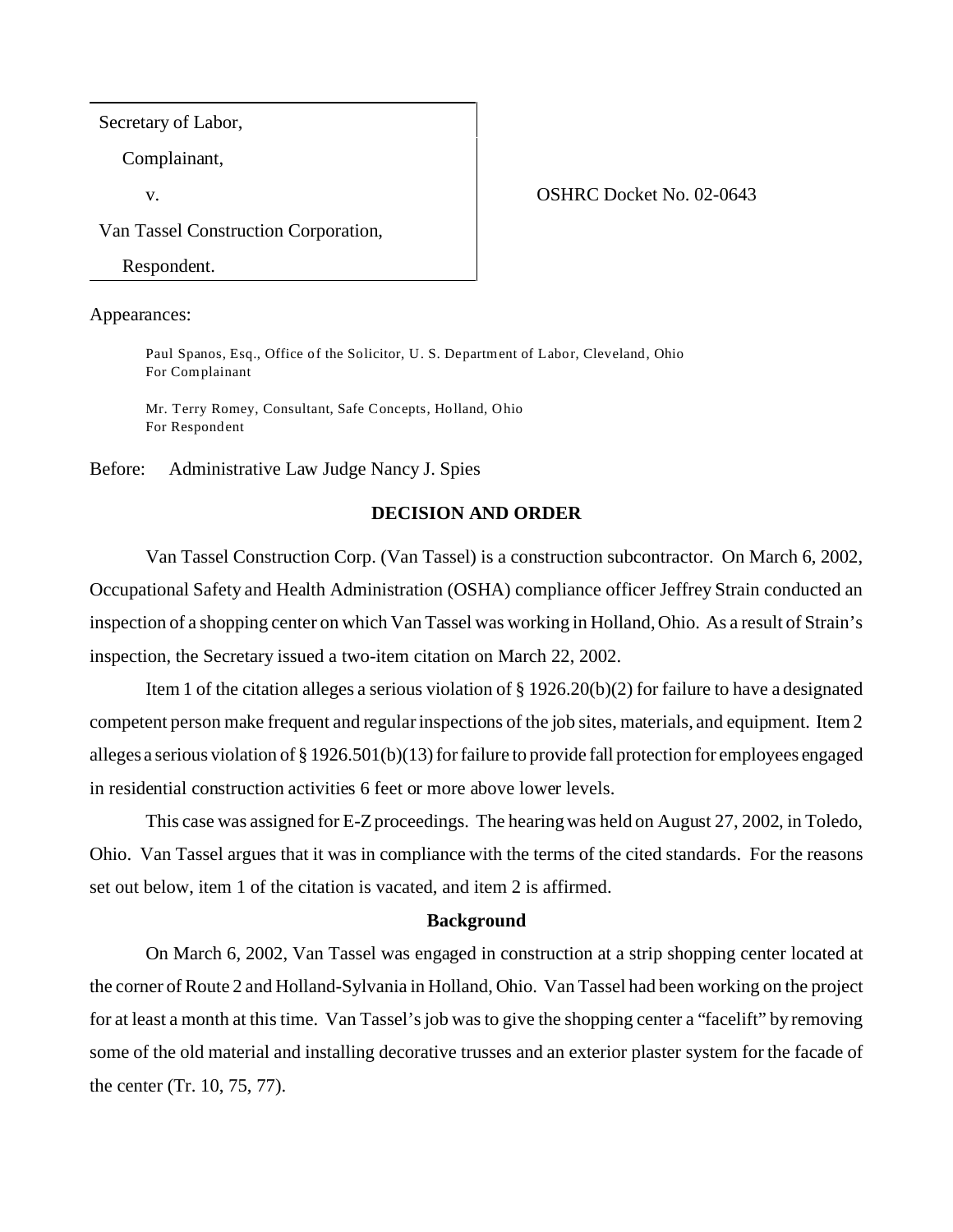Compliance officer Strain was driving to another inspection on March 6 when he observed from his car three of Van Tassel's employees working on the roof of the shopping center without fall protection. Strain parked his car and took several photographs of the employees at work (Exh. C-1; Tr. 10-11). Strain then held an opening conference with company owner Kip Van Tassel and interviewed Michael Sarvo, William Gomer, and Todd Jimerson, the three employees he had seen working on the roof (Tr. 10-11). The distance from the edge of the roof on which the employees were working to the ground measured 13 feet, 1 inch (Tr. 15). As a result of Strain's inspection, the Secretary issued the citation that gave rise to the instant case.

# **The Citation**

The Secretary has the burden of proving her case by a preponderance of the evidence.

In order to establish a violation of an occupational safety or health standard, the Secretary has the burden of proving: (a) the applicability of the cited standard, (b) the employer's noncompliance with the standard's terms, (c) employee access to the violative conditions, and (d) the employer's actual or constructive knowledge of the violation (*i.e.,* the employer either knew or, with the exercise of reasonable diligence could have known, of the violative conditions).

*Atlantic Battery Co.,* 19 BNA OSHC 2131, 2138 (No. 90-1747, 1994).

### **Item 1: Alleged Serious Violation of § 1926.20(b)(2)**

The Secretary alleges a serious violation of § 1926.20(b)(2), which provides:

Such programs shall provide for frequent and regular inspections of the job sites, materials, and equipment to be made by competent persons designated by employers.

Kip Van Tassel had worked in the construction industry for 17 years at the time of the hearing. He had owned and operated Van Tassel Construction for 10 years. Kip Van Tassel had attended 10- and 30-hour safety training programs (Tr. 57-58). He had implemented a written safety program for his company (Exh. C-5). Kip Van Tassel considered himself the designated competent person on the project (Tr. 59).

Kip Van Tassel conceded that he had not conducted an inspection the day Strain arrived at the site, but only because he had just arrived at the site himself when Strain approached him for an opening conference (Tr. 74). Strain stated that Van Tassel was in violation of the cited standard because Kip Van Tassel should have immediately conducted an inspection of the site the moment he arrived (Tr. 36): "As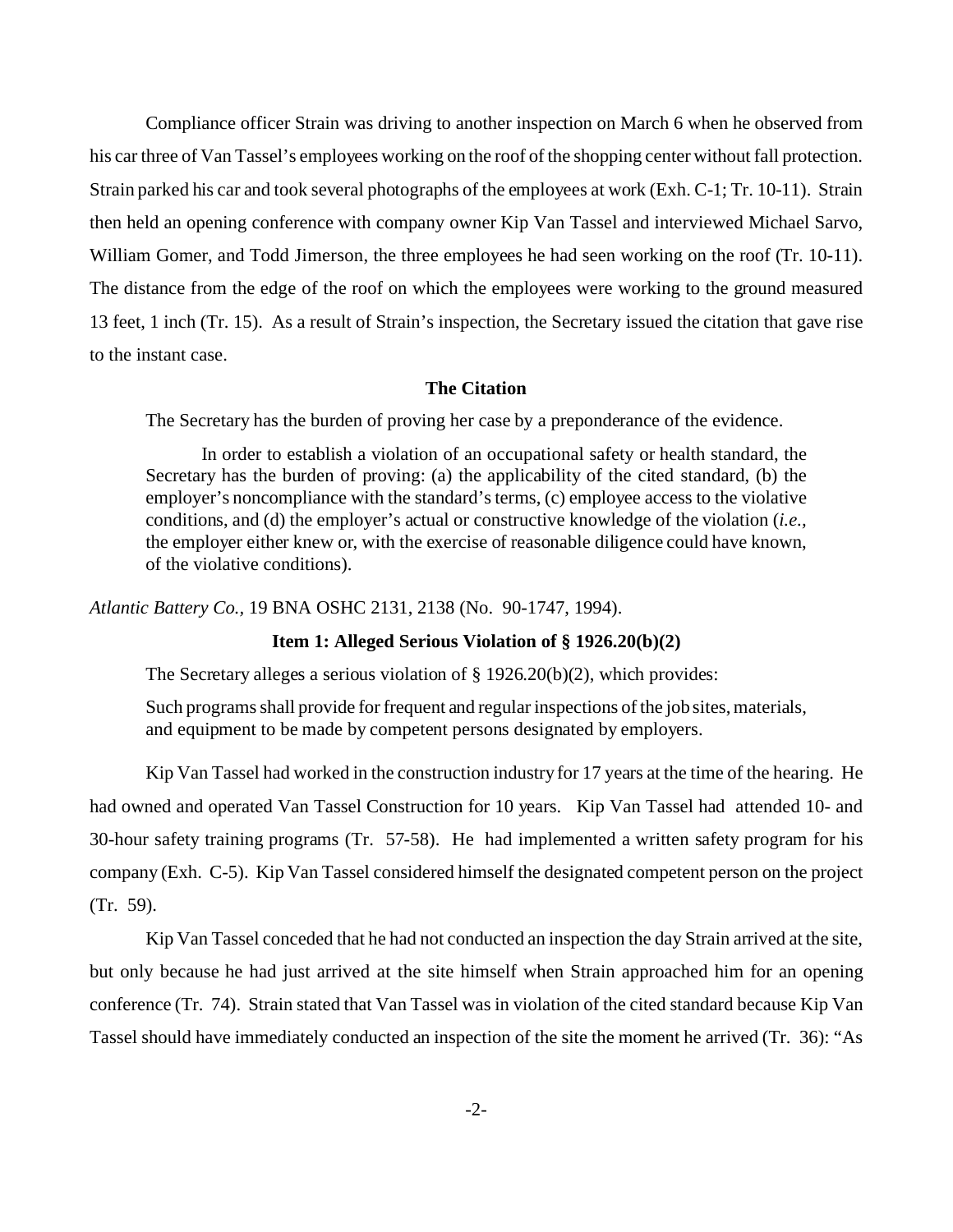soon as [Kip Van Tassel] was on the site, he should have been looking to make sure that his employees were doing the work with the procedures he puts forth in following all the safety requirements."

Section 1926.20(b)(2) requires the designated competent person to make "frequent and regular inspections" of the site. It does not necessarily require daily inspections, and it imposes no requirement that the inspection take place the moment the competent person sets foot on the site. During crossexamination of Kip Van Tassel, counsel for the Secretary implies such a requirement (Tr. 74):

Q.: And, you agreed previously that you had not performed any inspection on March  $6<sup>th</sup>$ ?

Van Tassel: I had not performed an inspection on these employees.

Q.: Okay, thank you. And, would you agree with me that that is a failure to continually monitor compliance with the plan?

Van Tassel: No, since I had just arrived on the job site, I had not had the chance to do that inspection.

Q.: Nevertheless, the employees were working–

Van Tassel: I had employees working all over that job.

Q.: –without any inspection; is that right? But Mr. Sarvo, Mr. Jimerson and Mr. Gomer were working without there having been any inspection performed by a competent person; is that right?

Van Tassel: That day.

The Secretary is reading requirements into  $\S 1926.20(b)(2)$  that are not evident in the plain language of that standard. A violation cannot be found based on the fact that the competent person had not conducted an inspection of the site in the short time between when he arrived and when the compliance officer made his appearance. Item 1 is vacated.

### **Item 2: Alleged Serious Violation of § 1926.501(b)(13)**

Section 1926.501(b)(13) provides:

Each employee engaged in residential construction activities 6 feet (1.8m) or more above lower levels shall be protected by guardrail systems, safety net system, or personal fall arrest system unless another provision in paragraph (b) of this section provides for an alternative fall protection method. Exception: When the employer can demonstrate that it is infeasible or creates a greater hazard to use these systems, the employer shall develop and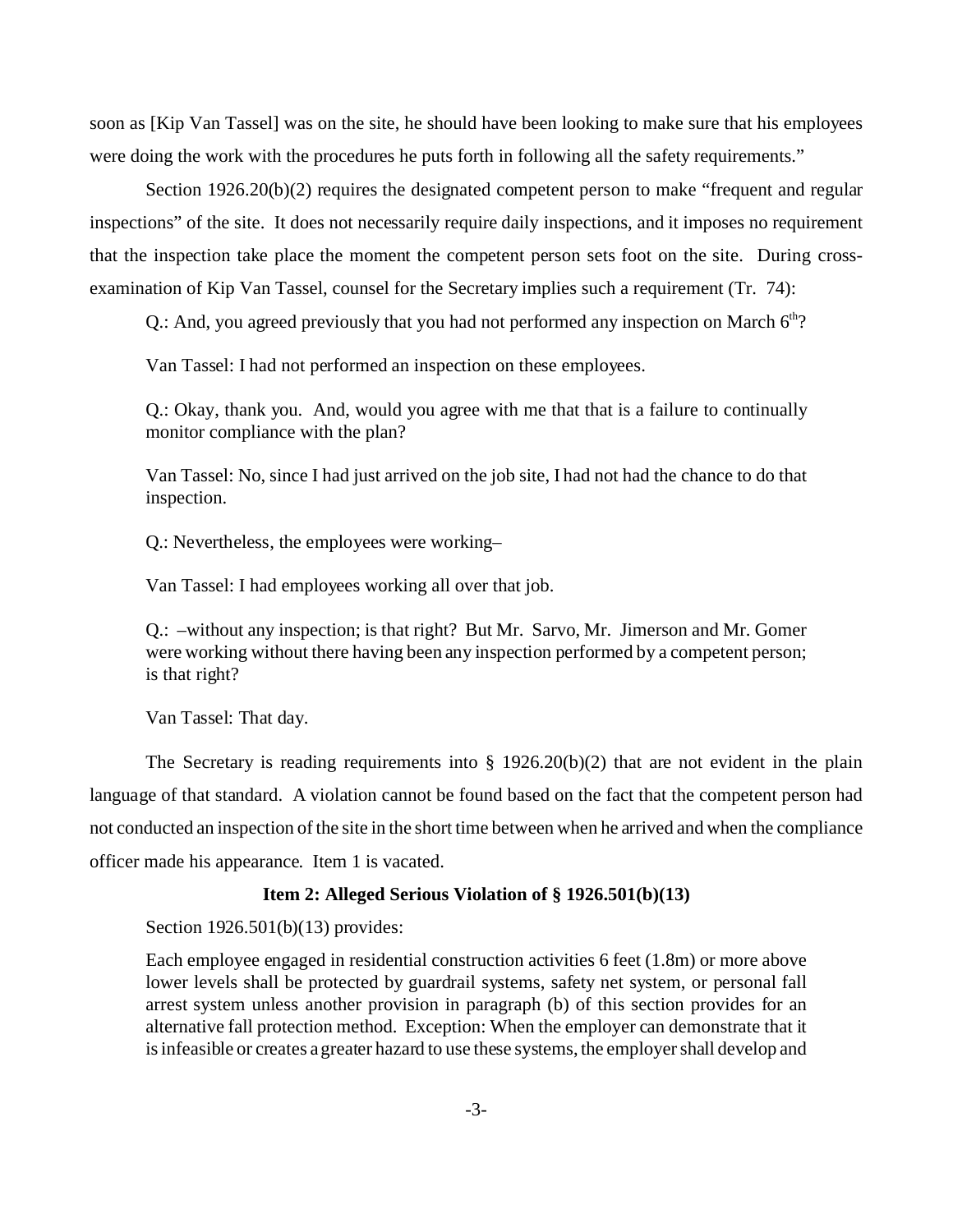implement a fall protection plan which meets the requirements of paragraph (k) of § 1926.502.

 NOTE: There is a presumption that it is feasible and will not create a greater hazard to implement at least one fo the above-listed fall protection systems. Accordingly, the employer has the burden of establishing that it is appropriate to implement a fall protection plan which complies with § 1926.502(k) for a particular workplace situation, in lieu of implementing any of these systems.

Although the cited standard refers to "residential construction," OSHA has broadened its coverage

to include certain types of non-residential construction. OSHA Directive STD 3-0.1A (Plain Language

Revision of OSHA Instruction STD 3.1, Interim Fall Protection Compliance Guidelines for Residential

Construction) provides (Exh. C-4, pp. 5-6,  $\sqrt{8(1)}$ ):

8. AVAILABILITY OF ALTERNATIVE PROCEDURES. Alternative procedures are available to employers who are (1) engaged in residential construction, and (2) doing one of the listed activities.

1. Definition of "residential construction."

1. For purposes of this instruction, an employer is engaged in residential construction where the working environment, materials, methods and procedures are essentially the same as those used in building a typical single-family home or townhouse.

2. Residential construction is characterized by:

- Materials: Wood framing (not steel or concrete); wooden floor joists and roof structures.
- Methods: Traditional wood frame construction techniques.

3. In addition, the construction of a discrete part of a large commercial building (not the entire building), such as a wooden frame, shingled entranceway to a mall, may fit within the definition of residential construction. Such discrete parts of a commercial building would qualify as residential construction where the characteristics listed above are present.

2. Listed Activities and Alternative Procedures.

There are four groups of residential construction activities for which alternative fall protection plans are available. Each group has its own set of alternative procedures and will be discussed in Sections IX through XII. The groups are: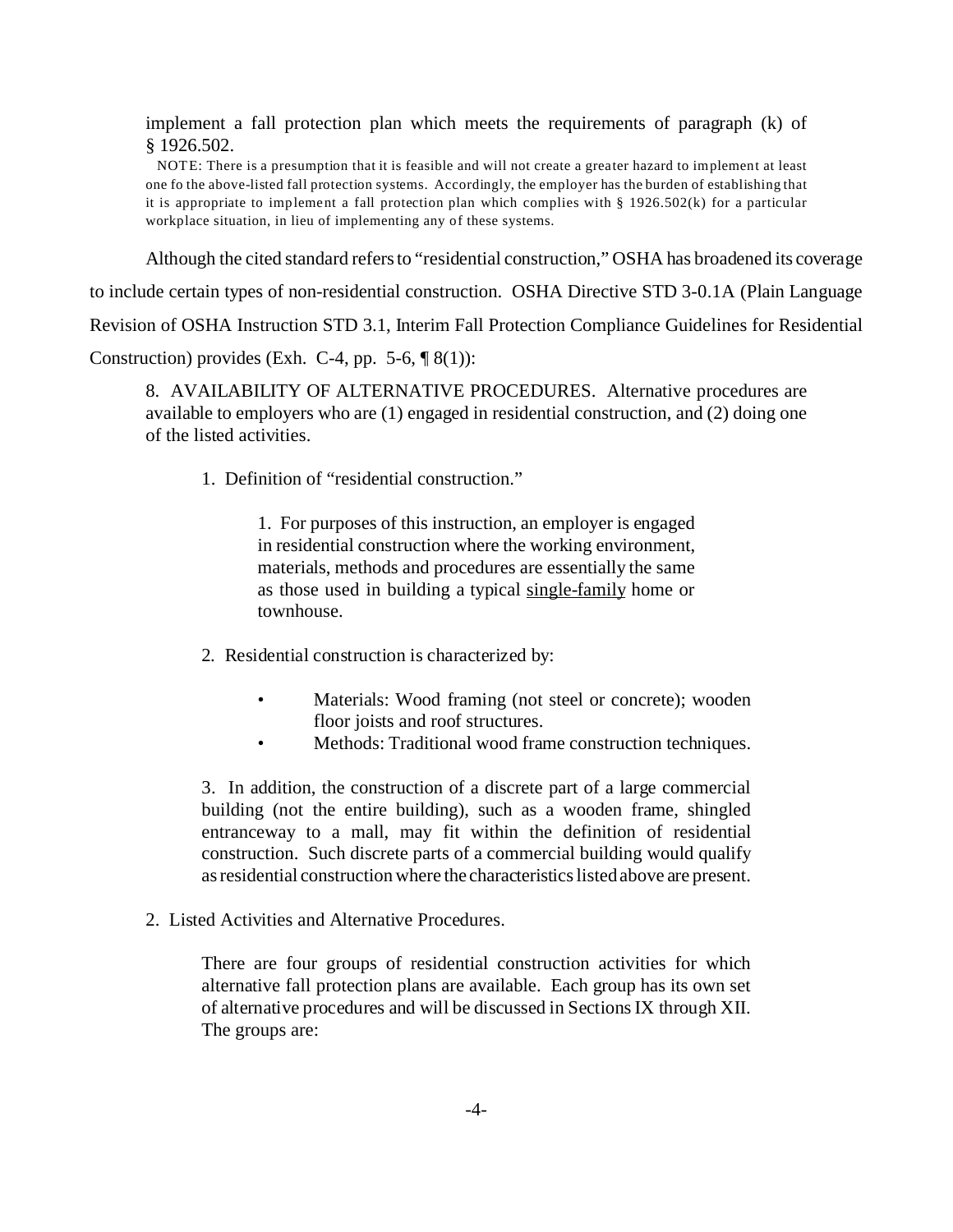1. GROUP 1. Installation of floor joists, floor sheathing, and roof sheathing; erecting exterior walls; setting and bracing roof trusses and rafters.

The parties agree that Van Tassel was engaged in Group 1 activities at the time of Strain's inspection and thus was within the purview of  $\S 501(b)(13)$ . The cited standard applies. The Instruction states that the employer need not demonstrate the infeasibility of conventional methods of fall protection before implementing an alternative procedure (Exh. C-4, p. 4).

Van Tassel concedes that it was not using a conventional method of fall protection (i.e., a guardrail system, a safety net system, or personal fall arrest systems), but argues that it was using the alternative fall protection system authorized by STD 3-0.1A. The OSHA Directive provides (Exh. C-4, p. 6-7, ¶ 9):

The alternative measures for [Group 1] are set out in Appendix E to Subpart M. Appendix E requires the employer to implement a Fall Protection Plan. Such a plan must lay out the safest procedures to be followed at the work site to prevent falls. Although the plan need not be in writing, it must be communicated to all employees on site who might be subject to fall hazards.

The Instruction goes on to list "General Requirements For Group 1 Activities. Training, Implementation/Supervision By Designated Individuals, Controlled Access Zones, Plan Administration (required for all Group 1 activities)" (Exh. C-4, p. 7). Van Tassel claims that it complied with the requirements set out for Group 1 by establishing a controlled access zone in accordance with STD 33-0.1A, which provides (Exh. C-4, p. 8):

Controlled Access Zones.

For purposes of this Instruction, a Controlled Access Zone (CAZ) restricts access to a clearly designated area where a Group One activity (installation of floor joists, floor sheathing, roof sheathing; erecting exterior walls; setting and bracing roof trusses and rafters) is taking place. The CAZ must meet the following requirements:

### a. Boundaries.

The competent person shall determine the boundaries of the CAZ and clearly mark them with signs, wires, tapes, ropes or chains.

#### b. Monitor.

The crew supervisor/foreman shall monitor the workers in the CAZ to ensure that they do not engage in unsafe practices.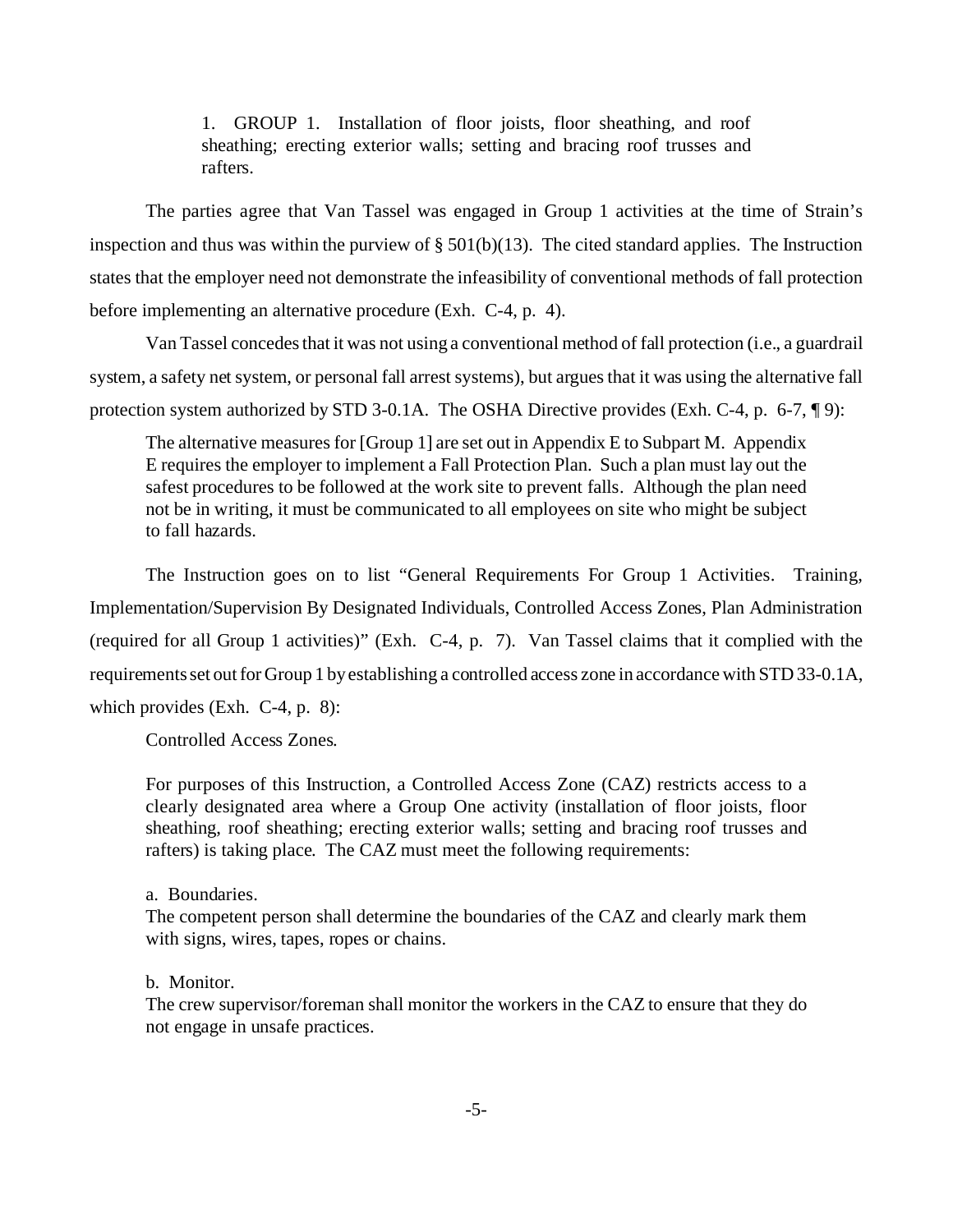c. Restricted Access.

Access to the CAZ must be restricted to authorized entrants. An authorized entrant is a worker who has received the training described above. The competent person must identify each entrant as an authorized entrant after the employee has successfully completed the training.

d. Final Check.

Before work begins in the CAZ, the competent person must ensure that all protective measures in the Plan have been implemented.

Despite Van Tassel's claim that it had a CAZ in place, the record is devoid of any evidence that the company actually instituted any of the four steps set out above. Kip Van Tassel stated that his understanding of the Instruction was that, once the first two trusses were in place, employees could stand behind those trusses which would function as fall protection. The Instruction is clear that employees may do this only if a CAZ is already in place. The Instruction states: "Workers will remain on the top plate and use the previously stabilized trusses/rafters as support while the other trusses/rafters are erected." This paragraph appears under the section headed "*Additional* Requirements for Specific Group (1) Activities" (Exh. C-4, pp. 9-10; emphasis added). Kip Van Tassel made no other mention of setting up boundaries, monitoring the CAZ, restricting access or performing a final check (Tr. 57-82).

The only other Van Tassel employee who testified, foreman Michael Sarvo, also made no reference to the company's compliance with any of the CAZ requirements (Tr. 82-93). Exhibit C-3 is a photograph showing employees working on a roof that is taped off with warning tape. In its post-hearing brief, Van Tassel claims that it had "established a Controlled Access Zone as depicted in Exhibit C3" (Van Tassel's brief, p. 3). This is disingenuous. It is clear from the record that Exhibit C-3 depicts the worksite after Strain made his initial inspection and Van Tassel complied with his abatement suggestions. Strain stated that he took Exhibit C-3 approximately 2 hours after he arrived at the site: "C-3 is the abatement.... [T]his is the last photo I took at the site" (Tr. 45). When asked what Exhibit C-3 depicts, Strain responded, "This actually was the abatement that the company instituted at the inspection site. . . . [T]hey used warning tape to actually set off somewhat of a controlled access zone" (Tr. 21-22). Sarvo confirmed that the CAZ boundaries were not marked off with warning tape until after Strain told Van Tassel it needed to abate the fall hazard (Tr. 86).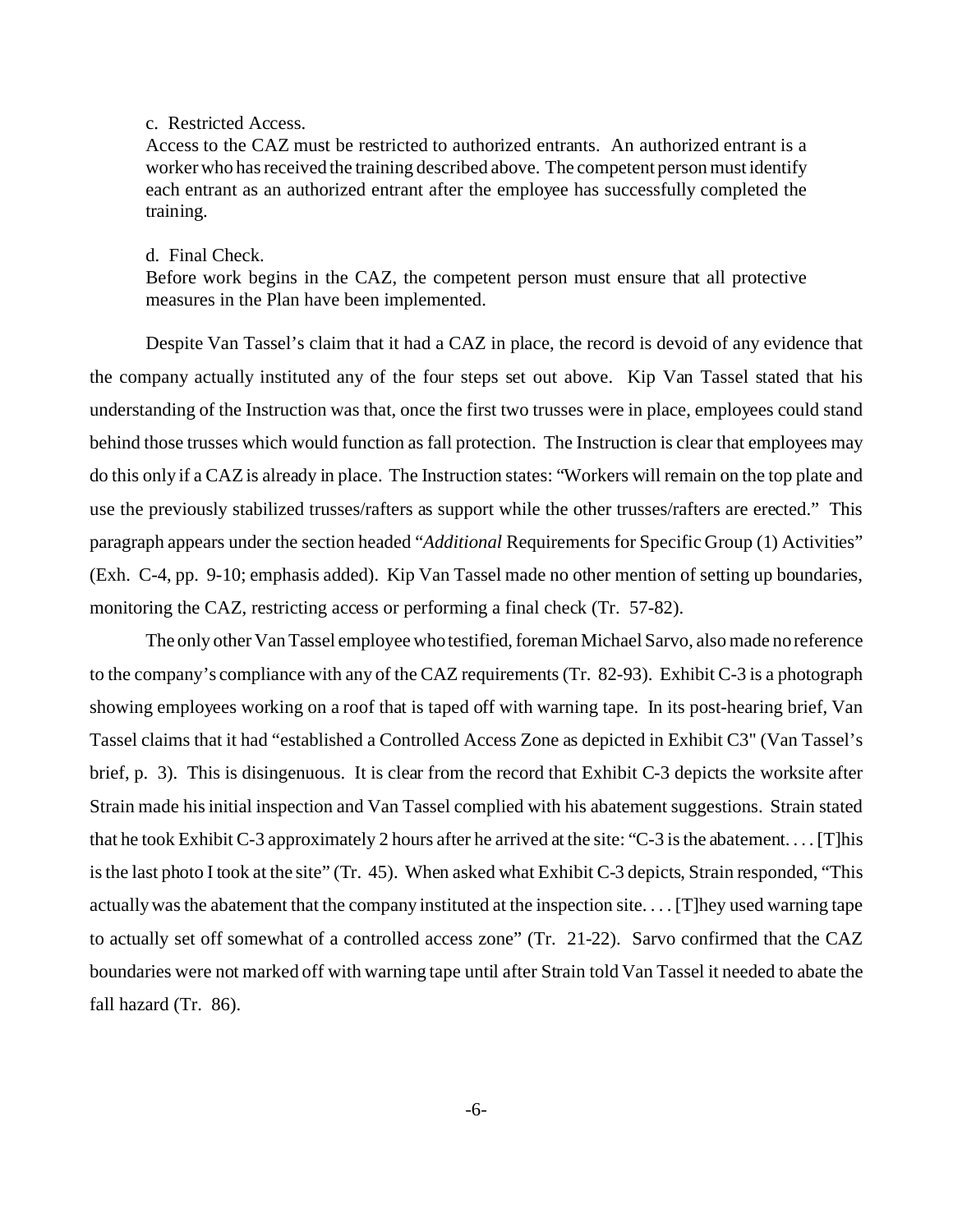One of the first photographs Strain took of the worksite, Exhibit C-1, was the subject of much analysis at the hearing. For the Secretary, it is prima facie evidence that the employee with his back to the camera (identified as Todd Jimerson) was standing at the extreme edge of the roof, exposed to a 13 foot fall (Tr. 17). At first glance, the photograph does seem to document that fact. Kip Van Tassel claimed that the photograph was misleading, and that Jimerson was actually standing 7 or 8 feet from the edge (Tr. 60). Sarvo agreed with Kip Van Tassel that Jimerson was not at the edge of roof at the time depicted in the photograph. Sarvo stated that the trusses were set 2 feet apart, and it appears to him that Jimerson is standing between the fifth and sixth truss, which would put him 8 to 10 feet from the edge of the roof (Tr. 92-93). The photograph is blurry and does not definitively support either party's position. It is determined that Exhibit C-1 does not conclusively show employee exposure to a fall hazard.

The record is sufficient, however, to otherwise support a finding of employee exposure. Strain initially stopped at the shopping center because he noticed from his car as he was driving past that the employees were working outside the trusses at the edge of the roof. Strain stated, "I myself saw the employees outside the confines of the roof trusses, getting equipment, moving around, standing at the edge of the roof and talking to each other" (Tr. 15). When Strain first parked in the parking lot in front of the worksite, he observed all three of the employees standing outside of the trusses at the edge of the roof (Tr. 47).

Statements the employees made to Strain indicate that the employees did not observe a CAZ and did not take care to stay behind the trusses. "Employees were really not aware of any type of set procedures or method. In fact, they told me generally–all three employees– that they don't worry about fall protection at these heights and with these roof slopes... [I]t's a small slope, three and twelve; four and twelve" (Tr. 26).

The Secretary has established a violation of § 1926.501(b)(13). Strain's testimony establishes that Van Tassel's employees were working at the edge of a roof, exposed to a 13 foot, 1 inch fall. Van Tassel did not establish that it was using a CAZ or any other means of fall protection. Van Tassel knew of the violation. The employees were working in plain view of Van Tassel's owner, and Van Tassel's foreman was one of the employees exposed. The violation exposed the employees to the hazard of falling 13 feet onto a concrete and asphalt surface (Tr. 29). The violation is serious.